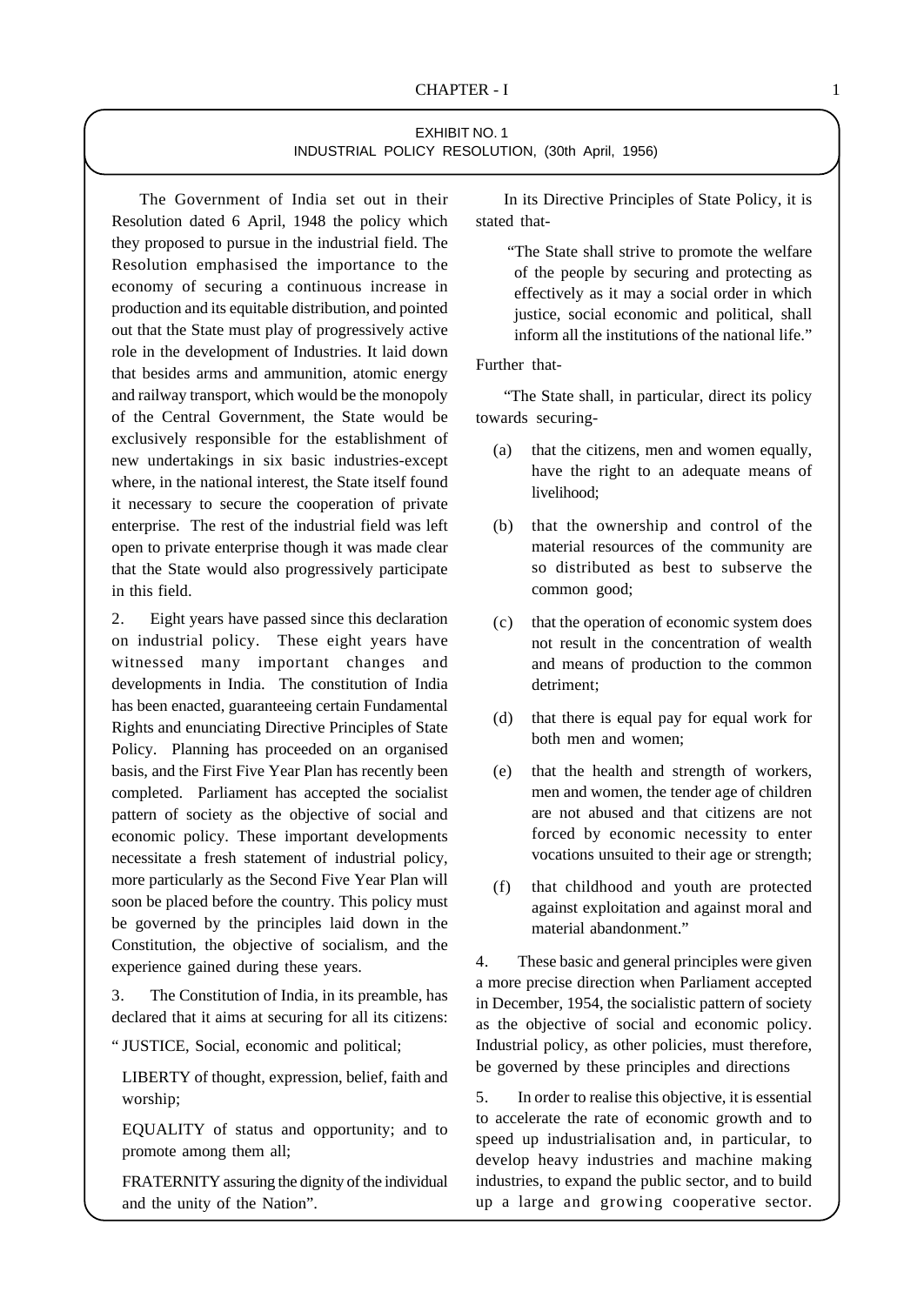### EXHIBIT NO. 1(Contd.) INDUSTRIAL POLICY RESOLUTION (30th April, 1956)

These provide the economic foundations for increasing opportunities for grainful employment and improving living standards and working conditions for the mass of the people. Equally, it is urgent, to reduce disparities in income and wealth exist, today, to prevent private monopolies and concentration of economic power in different fields in the hands of small numbers of individuals. Accordingly, the State will progressively assume a predominent and direct responsibility for setting up new indu-strial undertakings and for developing transport facilities. It will also undertake State trading on an increasing scale. At the same time, as an agency for planned national development, in the context of country's expanding economy, the private sector will have the opportunity to develop and expand. The principle of cooperation should be applied whenever possible and a steadily increasing proportion of the activities of the private sector developed along cooperative lines.

6. The adoption of the socialist pattern of society as the national objective, as well as the need for planned and rapid development, require that all industries of basic and strategic importance, or in the nature of public utility services, should be in the public sector. Other industries which are essential and require investment on a scale which only the State, in present circumstances, could provide, have also to be in the public sector. The State has, therefore, to assume direct responsibility for the future development of industries over a wide area. Nevertheless, there are limiting factors which make it necessary at this stage for the State to define the field in which it will undertake sole responsibility for further development, and to make a selection of industries in the development of which it will play a dominant role. After considering all aspects of the problem in consultation with the Planning Commission, the Government of India have decided to classify industries into three categories, having regard to the part which the State would play in each of them. These categories will inevitably overlap to some extent and too great a rigidity might defeat the purpose in view. But the basic principles and objectives have always to be kept in view and the general directions hereafter referred to be followed. It should also be remembered that it is always open to the State to undertake any type of industrial production.

7. In the first category will be industries the future development of which will be the exclusive responsibility of the State. The second category will consist of industries which will be progressively state-owned and in which the State will, therefore, generally take the initiative in establishing new undertakings, but in which private enterprise will also be expected to supplement the efforts of the State. The third category will include all the remaining industries, and their future development will, in general, be left to the initiative and enterprise of the private sector.

8. Industries in the first category have been listed in Schedule-A of this Resolution. All new units in these industries, save where their establishment in the private sector has already been approved, will be sent only by the State. This does not preclude the expansion of the existing privately owned units, or the possibility of the State securing the cooperation of private enterprise in the establishment of new units when the national interests so require. Railways and air transport, arms and ammunition and atomic energy will however, be developed as Central Government monopolies. Whenever cooperation with private enterprise is necessary, the State will ensure, either through majority participation in the capital or otherwise, that it has the requisite powers to guide the policy and control the operations of the undertakings.

9. Industries in the second category will be those listed in Schedule-B. With a view to accelerating their future develoment, the State will increasingly establish new undertakings in these industries. At the same time, private enterprise will also have the opportunity to develop in this field, either on its own or with State participation.

10. All the remaining industries will fall in the third category, and it is expected that their development will be undertaken ordinarily through the initiative and enterprise of the private sector, though it will be open to the State to start any industry even in this category. It will be the policy of the State to facilitate and encourage the development of these industries in the private sector, in accordance with the programmes formulated in successive Five Year Plans, by ensuring the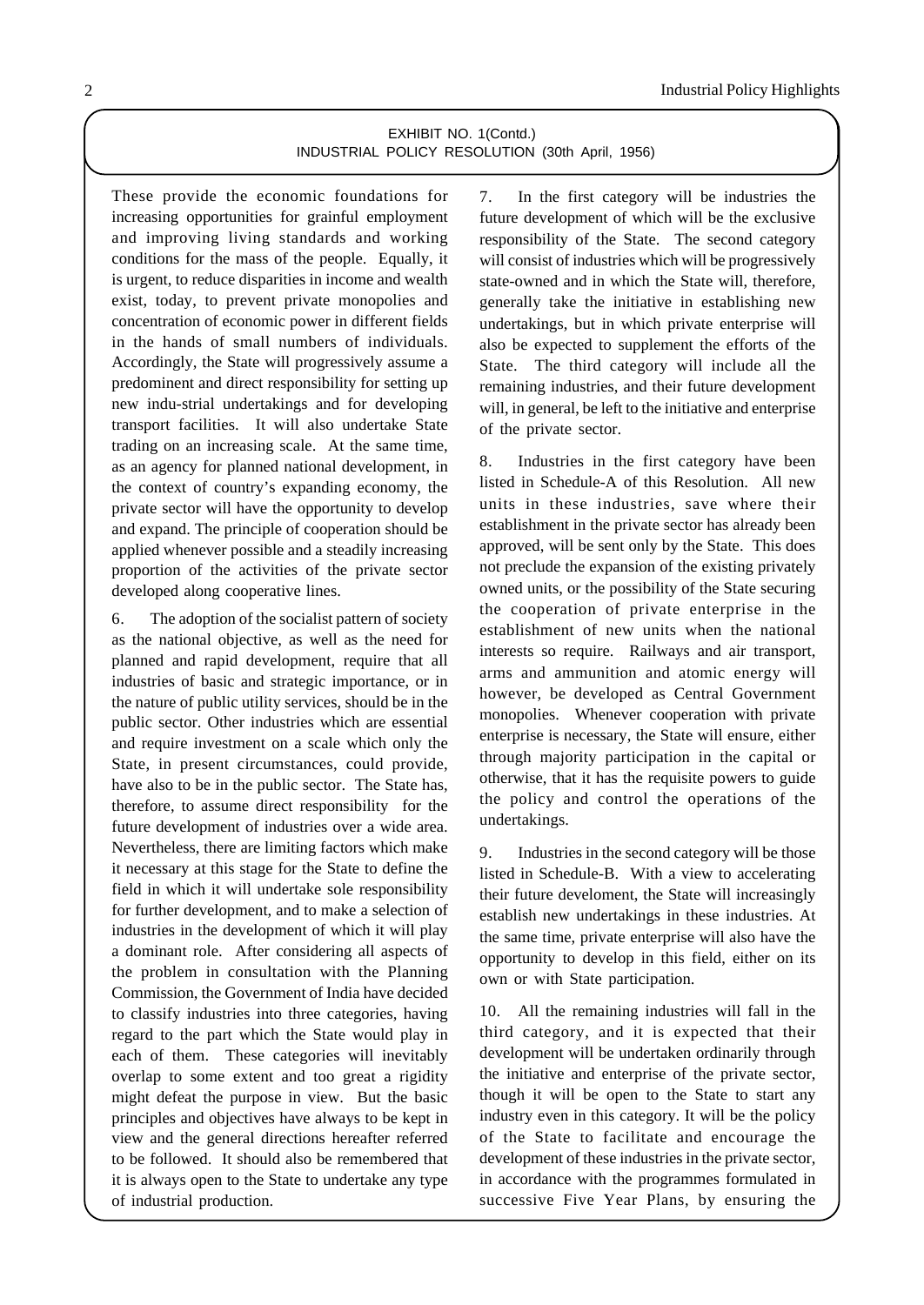development of transport, power and other services, and by appropriate fiscal and other measures. The State will continue to foster institutions to provide financial aid to these industries, and special assistance will be given to enterprises organised on cooperative lines for industrial and agricultural purposes. In suitable cases, the State may also grant financial assistance to the private sector. Such assistance, especially when the amount involved is substantial, will preferably be in the form of participation in equity capital, though it may also be in part, the form of debenture capital.

11. Industrial undertakings in the private sector have necessarily to fit into the framework of the social and economic policy of the State and will be subject to control and regulation in terms of the Industries (Development and Regulation) Act and other relevant legislation. The Government of India, however, recognise that it would, in general, be desirable to allow such undertakings to develop with as much freedom as possible, consistent with the targets and objectives of the national plan. When there exist in the same industry both privately and publicly owned units, it would continue to be the policy of the State to give fair and nondiscriminatory treatment to both of them.

12. The division of industries into separate categories does not imply that they are being placed in water-tight compartments. Inevitably, there will not only be an area of overlapping but also a great deal of dove-tailing between industries in the private and the public sectors. It will be open to the State to start any industry not included in Schedule-A and Schedule-B when the needs of planning so require or there are other important reasons for it. In appropriate cases, privately owned units may be permitted to produce an item falling within Schedule-A for meeting their own requirements or as byproducts. There will be ordinarily no bar to small privately owned units undertaking production, such as the making of launches and other lightcraft, generation for power for local needs and smallscale mining. Further, heavy industries in the public sector may obtain some of their requirements of lighter components from the private sector, while the private sector in turn would rely for many of its needs on the public sector. The same principle would apply with even greater force to the

relationship between large scale and small scale industries.

13. The Government of India would, in this context, stress the role of cottage and village and small scale industries in the development of the national economy. In relation to the some of the problems that need urgent solutions, they offer some distinct advantages. They provide immediate large scale employment; they offer a method of ensuring a more equitable distribution of the national income and they facilitate an effective mobilisation of resources of capital and skill which might otherwise remain unutilised. Some of the problems that unplanned urbanisation tends to create will be avoided by the establishment of small centres of industrial production all over the country.

14. The State has been following a policy of supporting cottage and village and small scale industries by restricting the volume of production in the large scale sector, by differential taxation, or by direct subsidies. While such measures will continue to be taken, whenever necessary, the aim of the State Policy will be to ensure that the decentralised sector acquires sufficient vitality to be self supporting and its development is integrated with that of large-scale industry. The State will, therefore, concentrate on measures designed to improve the competitive strength of the small-scale producer. For this it is essential that the technique of production should be constantly improved and modernised, the pace of transformation being regulated so as to avoid, as far as possible, technological unemployment. Lack of technical and financial assistance, of suitable working accommodation and inadequacy of facilities for repair and maintenance are among the serious handicaps of small scale producers. A start has been made with the establishment of industrial estates and rural community workshops to make good these deficiencies. The extension of rural electrification, and the availability of power at prices which the workers can afford will also be of considerable help. Many of the activities relating to small scale production will be greatly helped by the organisation of industrial cooperatives. Such cooperatives should be encouraged in every way and the State should give constant attention to the development of cottage and village and small scale industry.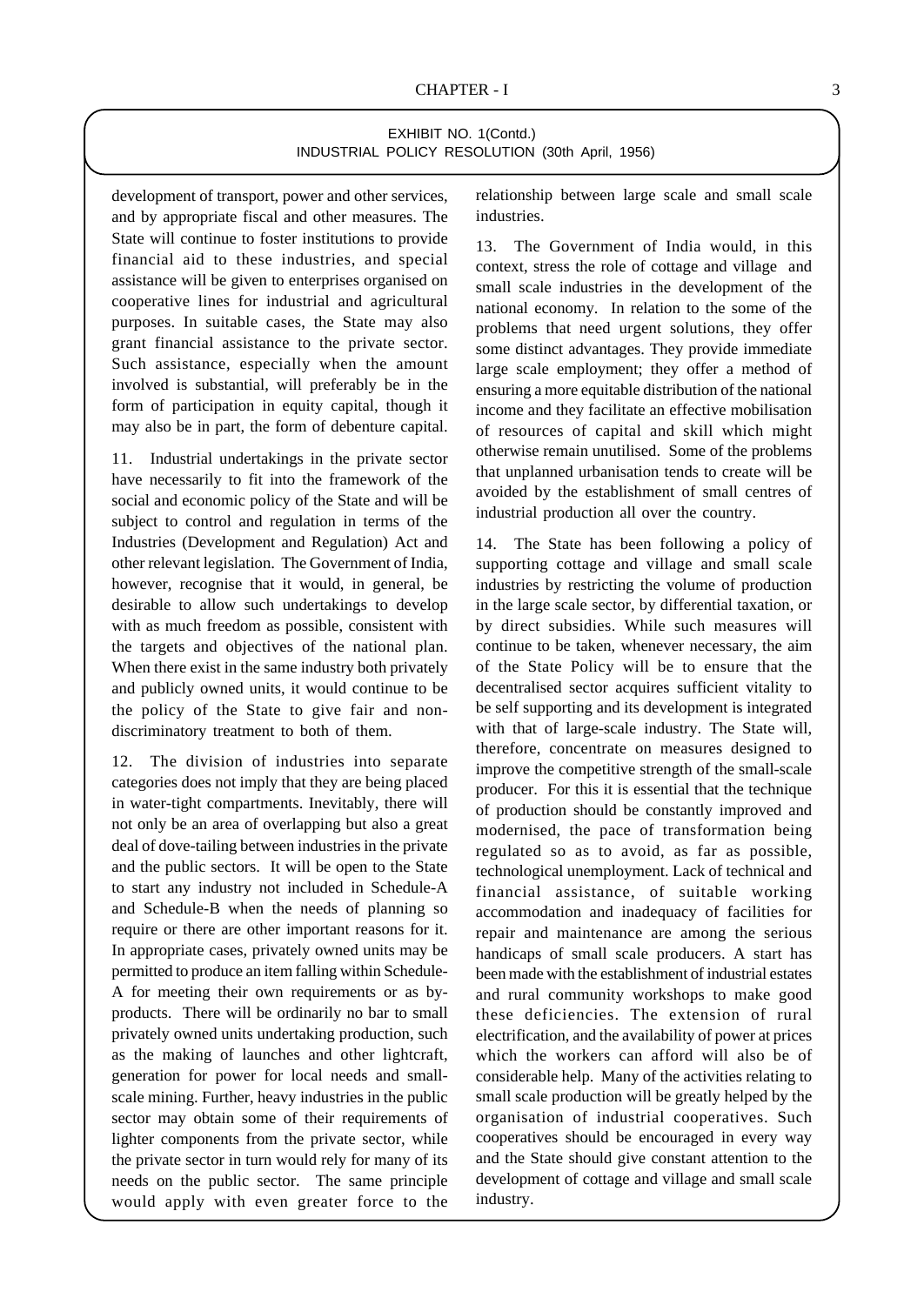### EXHIBIT NO. 1 (Contd.) INDUSTRIAL POLICY RESOLUTION (30th April, 1956)

15. In order that industrialisation may benefit the economy of the country as a whole, it is important that disparities in levels of development between different regions should be progressively reduced. The lack of industries in different parts of the country is very often determined by factors such as the availability of the necessary raw material and other natural resources. A concentration of industries in certain areas has also been due to the ready availability of power, water supply and transport facilities which has been developed there. It is one of the aims of national planning to ensure that these facilities are steadily made available to areas which are at present lagging behind industrially or where there is greater need for providing opportunities for employment provided the location is otherwise suitable. Only by securing a balanced and coordinated development, of the industrial and the agricultural economy in each region, can the entire country attain higher standards of living.

16. This programme of industrial development will make large demand on the country's resources of technical and managerial personnel. To meet these rapidly growing needs for the expansion of the public sector and for the deve-lopment of the village and small scale industries, proper managerial and technical cadres in the public services are being established. Steps are also being taken to meet shortages at supervisory levels, to organise apprenticeship schemes of training on a large scale both in public and in private enterprises, and to extend training facilities in business management in universities and other institutions.

17. It is necessary that proper amenities and incentives should be provided for all those engaged in industry. The living and working conditions of workers should be improved and their standards of efficiency raised. The maintenance of industrial peace is one of the prime requisities of industrial progress. In a socialist democracy, labour is a partner in the common task of development and should participate with enthusiasm. Some laws governing industrial relations have been enacted and a broad common approach has developed with growing recognition of the obligations of both management and labour. There should be joint consultation and workers and technicians should whereever possible, be associated progressively in management. Enterprises in the public sector have to set an example in this respect.

18. With the growing participation of the State in industry and trade, the manner in which these activities should be conducted and managed assumes considerable importance. Speedy decisions and a willingness to assumes responsibility are essential if these enterprises are to succeed. For this wherever possible, there should be decentralisation of authority and their management should be along business lines. It is to be expected that public enterprises will augment the revenues of the State and provide resources for further development in fresh fields. But such enterprises may sometimes incur losses. Public enterprises have to be judged by their total results and in their working they should have the largest possible measure of freedom.

19. The Industrial Policy Resolution of 1948 deals with a number of other subjects which have since been covered by suitable legislation or by authoritative statement of policy. The division of responsibility between Central Government and the State Governments in regard to industries has been set out in the Industries (Development and Regulation) Act. The Prime Minister, in his statement in Parliament on 6 April, 1949, has enunciated the policy of the State in regard to foreign capital. It is, therefore, not necessary to deal with these subjects in this resolution.

20. The Government of India trust that this statement of their Industrial Policy will receive the support of all sections of the people and promote the rapid industrialisation of the country.

Source: Ministry of Industry.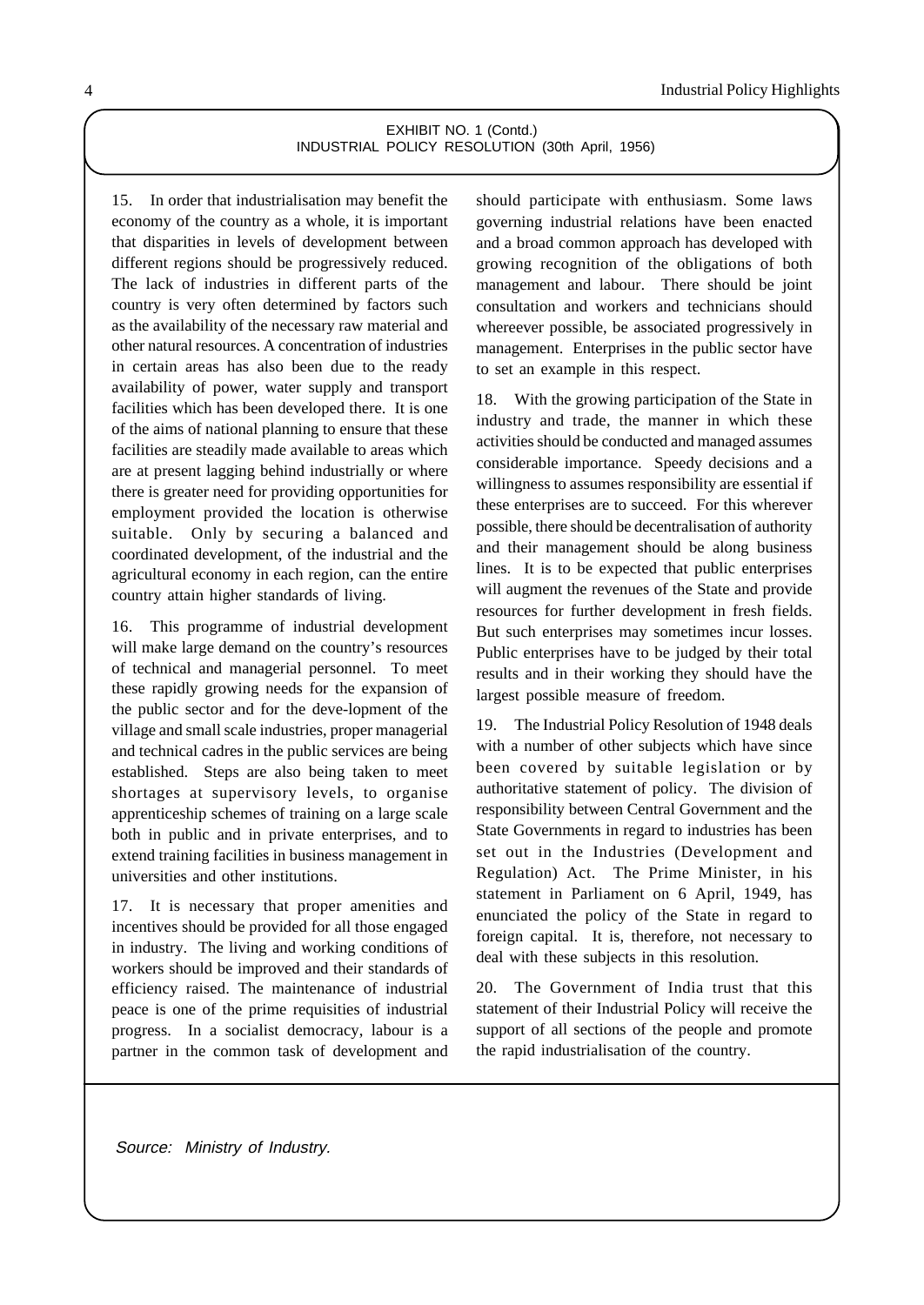### EXHIBIT NO. 1 (Contd.) INDUSTRIAL POLICY RESOLUTION (30th April, 1956)

### **SCHEDULE-A**

- 1. Arms and ammunition and allied items of defence equipment.
- 2. Atomic energy.
- 3. Iron and Steel.
- 4. Heavy castings and forgings of iron and steel.
- 5. Heavy plant and machinery required for iron and steel production, for mining, for machine tool manufacture and for such other basic industries as may be specified by the Central Government.
- 6. Heavy electrical plant including large hydraulic and steam turbines.
- 7. Coal and lignite.
- 8. Mineral oils.
- 9. Mining of iron ore, manganese ore, chrome-ore, gypsum, sulphur, gold and diamond.
- 10. Mining and processing of copper, lead, zinc, tin, molybdenum and wolfram.
- 11. Minerals specified in the Schedule to the Atomic Energy (Control of Production and Use) Order, 1953.
- 12. Aircraft.
- 13. Air transport.
- 14. Railway Transport.
- 15. Ship Building.
- 16. Telephones and telephone cables, telegraph and wireless apparatus (excluding radio receiving sets).
- 17. Generation and distribution of electricity.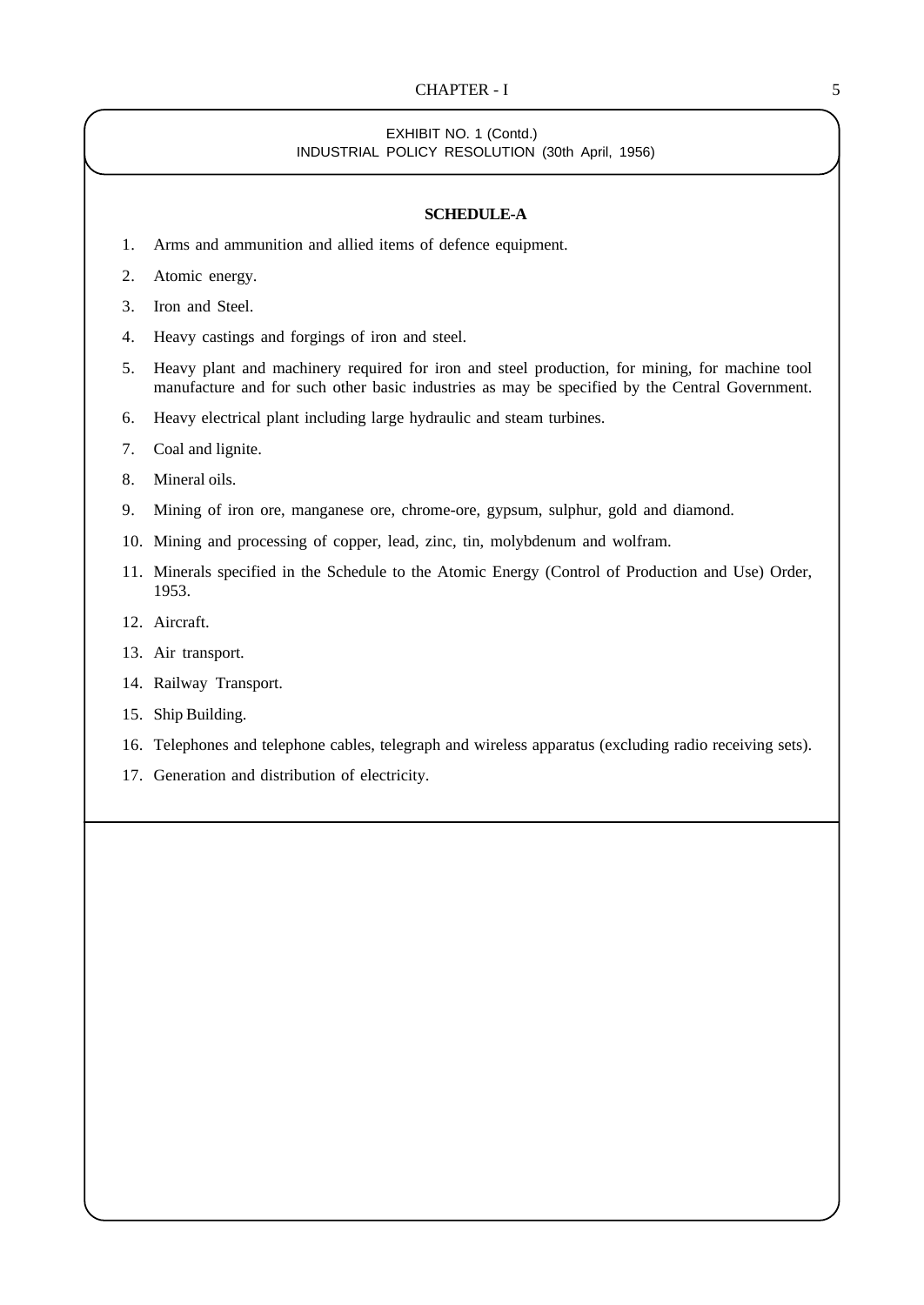#### EXHIBIT NO.2 INDUSTRIAL POLICY - GOVERNMENT DECISIONS OF FEBRUARY 2, 1973 - KEY PROVISIONS

The Industrial Licensing Policy of February 18, 1970 had placed certain restrictions on undertakings belonging to the large industrial houses defined on the basis of assets exceeding to Rs.35 crore. In 1973, the definition of large industrial houses for industrial licensing restrictions was adopted in conformity with that in the Monopolies and Restrictive Trade Practices Act (MRTPA) 1969 on the basis of assets exceeding Rs.20 crore to provide more effective control on concentration of economic power. A consolidated list of industries that were of basic, critical and strategic importance for the growth of the economy and that had long term export potential were specified in Appendix.I. MRTP companies and foreign concerns were eligible to participate in Appendix.I industries that were not reserved for production in the public sector (Schedule A of IPR, 1956) or the small scale sector

(involving investment in plant and machinery upto Rs.7.5 lakh and upto Rs.10 lakh for ancillary undertakings). Preference would be given to small and medium entrepreneurs over the large industrial houses and foreign companies in the setting up of new capacity. Cooperatives, small and medium entrepreneurs would also be encouraged to participate in the production of mass consumption goods.

Exemption from licensing provisions for substantial expansion and new undertakings of upto Rs.1 crore by way of fixed assets in land, building and machinery was specified though for MRTPA and foreign companies this exemption would not apply. Exemption from licensing would also not apply to existing licensed or registered undertakings having fixed assets exceeding Rs.5 crore.

Source:Department of Industrial Development, Ministry of Industry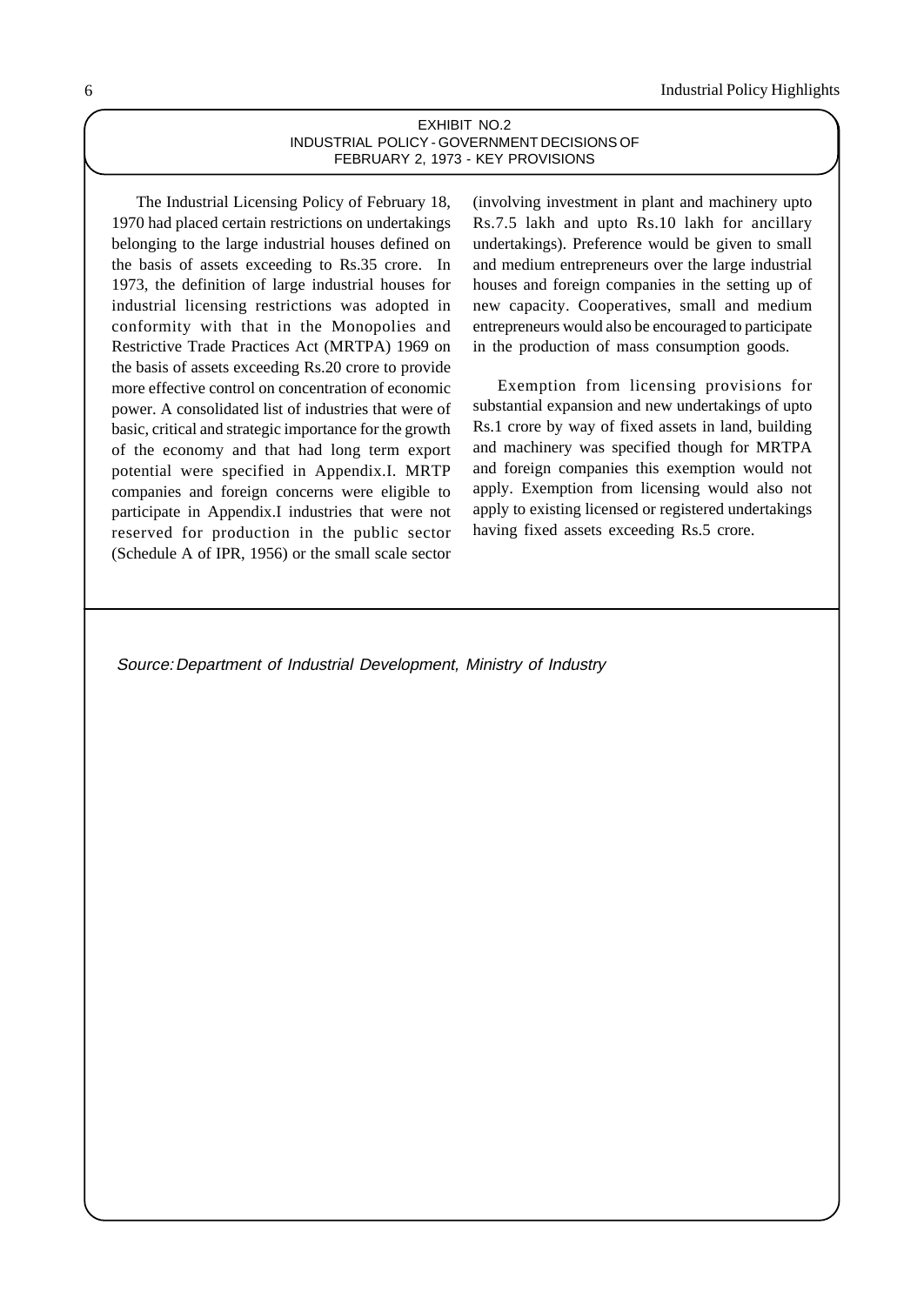#### EXHIBIT NO. 3 INDUSTRIAL POLICY - GOVERNMENT DECISIONS OF DECEMBER 23, 1977 - KEY PROVISIONS

In the 1977 Policy Statement it was noted that though some elements of the Industrial Policy Resolution of 1956 still remained valid, certain structural distortions had crept in the system. The new policies were hence directed towards removing these distortions. It provided for a closer interaction between the agricultural and industrial sectors, accorded the highest priority to the generation and transmission of power and an exhaustive analysis of industrial products was made to identify products which are capable of being produced in the small scale sector. The list of industries exclusively reserved for the small scale sector was expanded from 180 items to more than 500 items. It provided for an annual review of this list in view of new products and new processes of manufacture that emerge. Within the small scale sector, a tiny sector was also defined with investment in machinery and equipment upto Rs.1 lakh and situated in towns with a population of less than 50,000 according to 1971 census figures, and in villages. Special legislation to protect cottage and household industries was also proposed to be introduced.

A District Industries Centre would be set up to provide, under a single roof, all the services and support required by small and village entrepreneurs. In addition, the Khadi and Village Industries Commission would plan and develop the 22 village industries under its purview.

The areas delineated for the large scale industry were :

- (a) basic industries that are essential for providing infrastructure and for the development for small and village industries, such as steel, non-ferrous metals, cement, oil refineries;
- (b) capital goods industries;
- (c) high technology industries that require large scale production and that are related to agricultural and small scale industrial development such as fertilizers, pesticides and petro-chemicals; and

(d) other industries that are outside the list of reserved items for the small scale sector, such as machine tools, and organic and inorganic chemicals.

It was also clarified that foreign companies that diluted their foreign equity upto 40% under the Foreign Exchange Regulation Act (FERA), 1973 would be treated on par with Indian companies. A list of industries was issued where no foreign collaboration, financial or technical, was considered necessary since indigenous technology was fully developed in the field. For all approved foreign investment, complete freedom for remittance of profits, royalties, dividends and repatriation of capital (subject to rules and regulations common to all) was provided. Only in highly export oriented and/ or sophisticated technology areas fully owned foreign companies were to be permitted.

It was also decided that compulsory export obligations, merely for ensuring the foreign exchange balance of the project, would no longer be insisted upon while approving new industrial capacity. In cases where a relaxation from industrial policy has been accorded specially on considerations of export alone, compulsory export obligations would continue to be imposed and for sufficiently long periods.

In order to secure balanced regional development it was decided that industrial licences would not be issued to new industrial units for location within certain limits of large metropolitan cities having a population of more than 1 million and urban areas with a population of more than 5 lakhs as per the 1971 census.

In the areas of price control of agricultural and industrial products, the prices would be regulated to ensure an adequate return to the investor. The take over of the management of sick units by the Government would be resorted to only selectively in view of the large amounts of public funds pumped into sick units that have been taken over but which continued to make losses which have to be are financed by the public exchequer.

Source: Department of Industrial Development, Ministry of Industry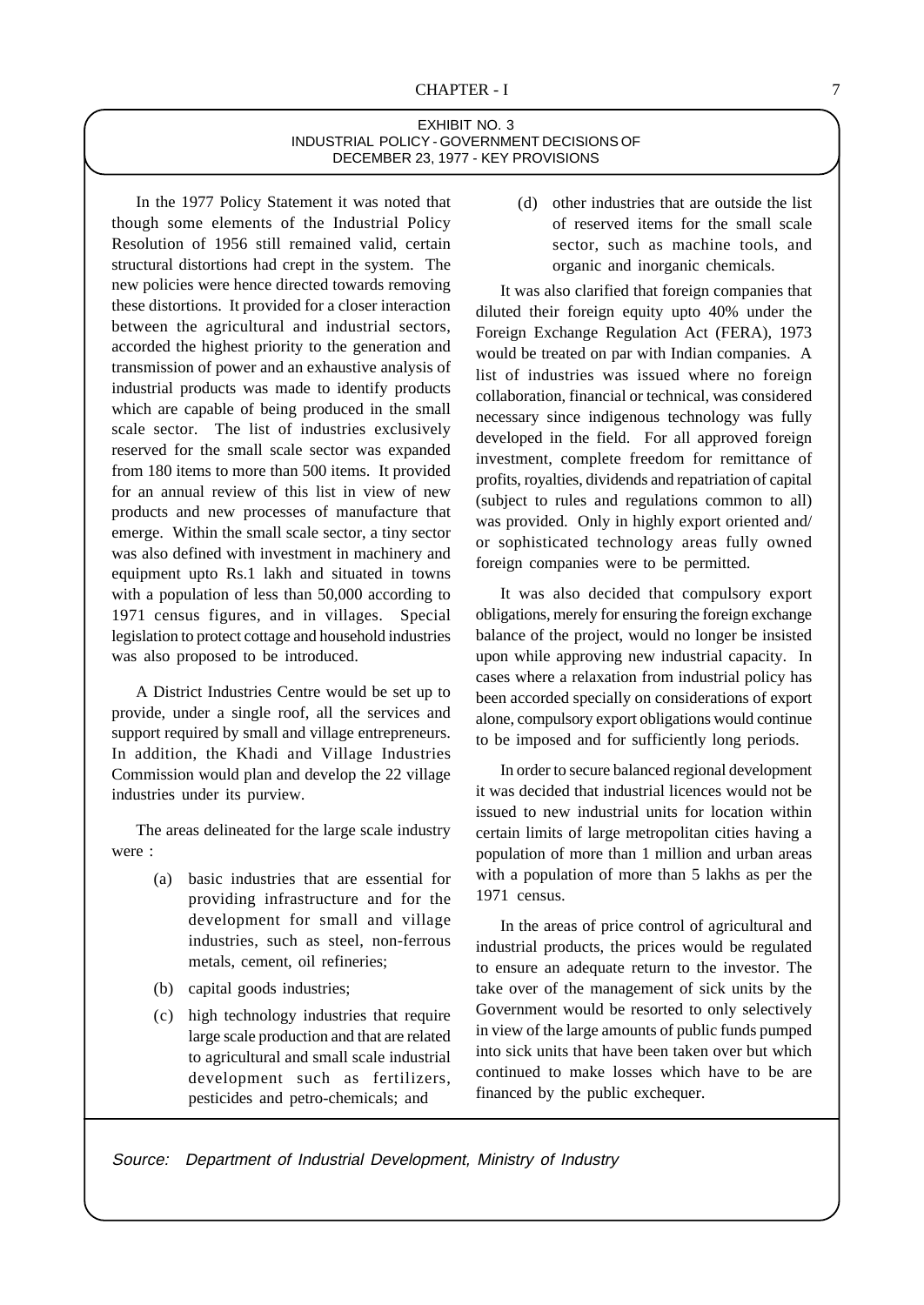#### EXHIBIT NO.4 STATEMENT ON INDUSTRIAL POLICY JULY 23, 1980 - KEY PROVISIONS

The Industrial Policy Statement of July 1980, which is based as the Industrial Policy Resolution of 1956, spells out the following socio-economic objectives:

- (i) Optimum utilisation of installed capacity;
- (ii) Maximum production and achieving higher productivity;
- (iii) Higher employment generation;
- (iv) Correction of regional imbalances;
- (v) Strengthening of the agricultural base through agrobased industries and promotion of optimum inter-sectoral relationship;
- (vi) Promotion of export-oriented industries;
- (vii) Promotion of economic federalism through equitable spread of investment and dispersal of returns; and
- (viii) Consumer protection against high prices and bad quality

Noting the erosion in people's faith in the public sector, it was decided to launch a drive to revive the efficiency of public sector undertakings through a time bound programme of corrective action on a unit by unit basis. Effective steps would also be taken to develop the management cadres of public sector undertakings in functional fields such as operations, finance, marketing and information system.

In order to eliminate the artificial distinction of conflicting interests between small and large scale industry, the concept of economic federalism would be promoted through the setting up of a few nucleus plants in identified industrially backward districts.

The nucleus plant would concentrate on assembling the products of the ancillary units falling

within its orbit, on producing inputs needed by a large number of smaller units and making adequate marketing arrangements. The nucleus plant would also work for upgrading the technology of small units. The Government would promote the development of a system of linkages between nucleus large plants and the satellite ancillaries.

To boost the development of small scale industries, the investment limit in the case of tiny units was enhanced to Rs.2 lakh, of a small scale units to Rs.20 lakh and of ancillaries to Rs.25 lakh. A scheme for building buffer stocks of essential raw materials for the Small Scale Industries was introduced for operation through the Small Industries Development Corporations in the States and the National Small Industries Corporation in the Centre.

In order to ensure fullest utilisation of existing industrial capacities, particularly in core industries and in industries with a long term export potential, the facility of automatic expansion of capacity of 5% per annum or 25% in a five year plan period to be taken in one or more stages was permitted to all Appendix I Industries. Requests for setting up 100% export oriented units and for expansion of existing units for purposes of export would also be considered sympathetically.

Industrial processes and technologies aimed at optimum utilisation of energy or the exploitation of alternative sources of energy would be given special assistance, including finance on concessional terms. Similar benefits would be given to activities that contribute directly to the improvement of the environment and reduce the deleterious effects on pollution of air and water.

Source: Department of Industrial Development, Ministry of Industry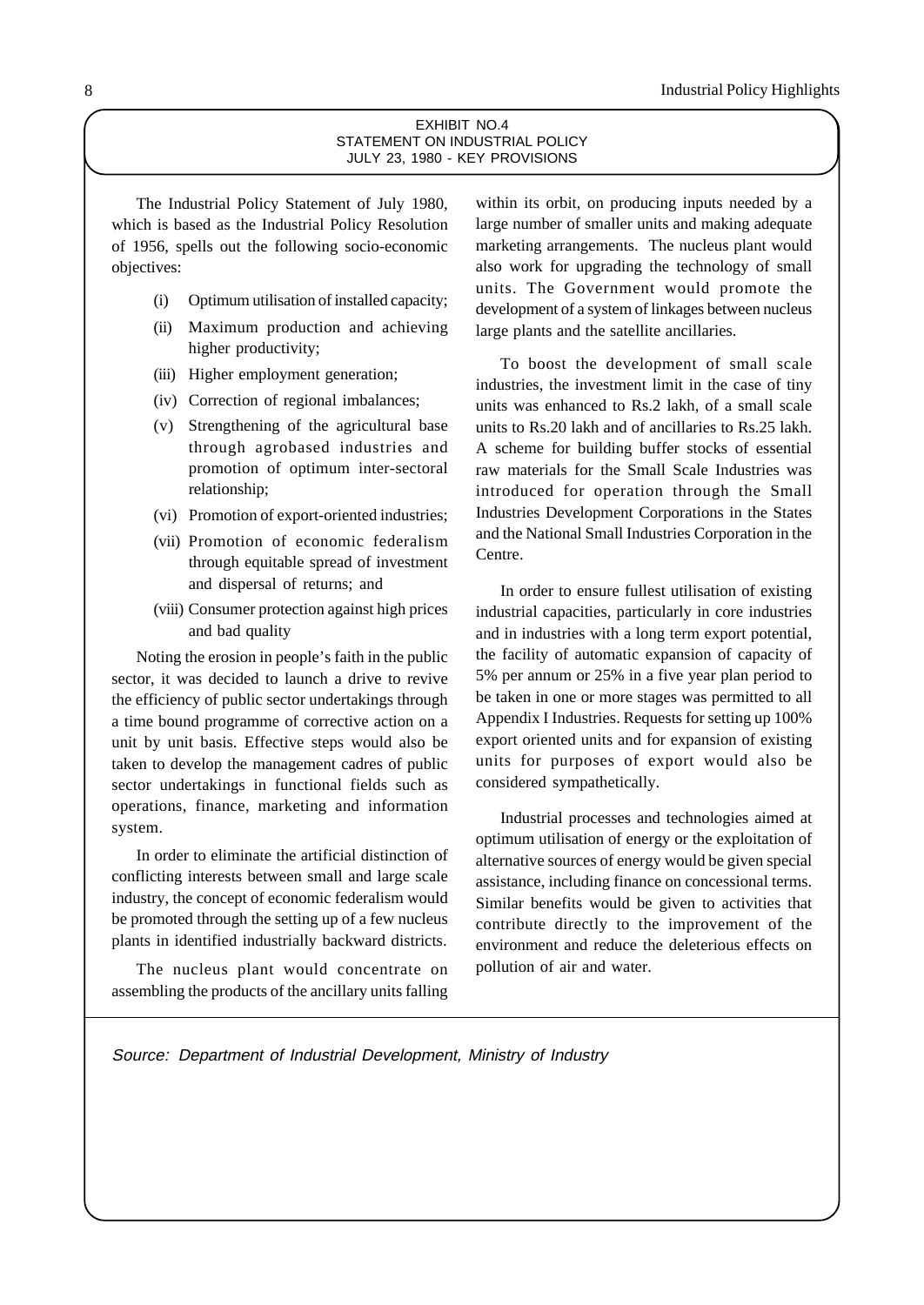### EXHIBIT NO.5 STATEMENT ON INDUSTRIAL POLICY, JULY 24, 1991.

### **POLICY OBJECTIVES**

Pandit Jawaharlal Nehru laid the foundations of modern India. His vision and determination have left a lasting impression on every facet of national endeavour since Independence. It is due to his initiative that India now has a strong and diversified industrial base and is a major industrial nation of the world. The goals and objectives set out for the nation by Pandit Nehru on the eve of Independence, namely, the rapid agricultural and industrial development of our country, rapid expansion of opportunities for gainful employment, progressive reduction of social and economic disparities, removal of poverty and attainment of self-reliance remain as valid today as at the time Pandit Nehru first set them out before the nation. Any industrial policy must contribute to the realisation of these goals and objectives at an accelerated pace. The present statement of industrial policy is inspired by these very concerns, and represents a renewed initiative towards consolidating the gains of national reconstruction at this crucial stage.

2. In 1948, immediately after Independence, Government introduced the Industrial Policy Resolution. This outlined the approach to industrial growth and development. It emphasised the importance to the economy of securing a continuous increase in production and ensuring its equitable distribution. After the adoption of the Constitution and the socio-economic goals, the Industrial Policy was comprehensively revised and adopted in 1956. To meet new challenges, from time to time, it was modified through statements in 1973, 1977 and 1980.

3. The Industrial Policy Resolution of 1948 was followed by the Industrial Policy Resolution of 1956 which had as its objective the acceleration of the rate of economic growth and the speeding up of industrialisation as a means of achieving a socialist pattern of society. In 1956, capital was scarce and the base of entrepreneurship not strong enough. Hence, the 1956 Industrial Policy Resolution gave primacy to the role of the State to assume a predominant and direct responsibility for industrial development.

4. The Industrial Policy Statement of 1973, *inter alia*, identified high-priority industries where

investment from large industrial houses and foreign companies would be permitted.

5.The Industrial Policy Statement of 1977 laid emphasis on decentralisation and on the role of small-scale, tiny and cottage industries.

6. The Industrial Policy Statement of 1980 focussed attention on the need for promoting competition in the domestic market, technological upgradation and modernisation. The policy laid the foundation for an increasingly competitive export base and for encouraging foreign investment in high-technology areas. This found expression in the Sixth Five Year Plan which bore the distinct stamp of Smt. Indira Gandhi. It was Smt. Indira Gandhi who emphasised the need for productivity to be the central concern in all economic and production activities.

7. These policies created a climate for rapid industrial growth in the country. Thus on the eve of the Seventh Five Year Plan, a broad-based infrastructure had been built up. Basic industries had been established. A high degree of self-reliance in a large number of items - raw materials, intermediates, finished goods - had been achieved. New growth centres of industrial activity had emerged, as had a new generation of entrepreneurs. A large number of engineers, technicians and skilled workers had also been trained.

8. The Seventh Plan recognised the need to consolidate on these strengths and to take initiatives to prepare Indian industry to respond effectively to the emerging challenges. A number of policy and procedural changes were introduced in 1985 and 1986 under the leadership of Shri Rajiv Gandhi aimed at increasing productivity, reducing costs and improving quality. The accent was on opening the domestic market to increased competition and readying our industry to stand on its own in the face of international competition. The public sector was freed from a number of constraints and given a larger measure of autonomy. The technological and managerial modernisation of industry was pursued as the key instrument for increasing productivity and improving our competitiveness in the world. The net result of all these changes was that Indian industry grew by an impressive average annual growth rate of 8.5% in the Seventh Plan period.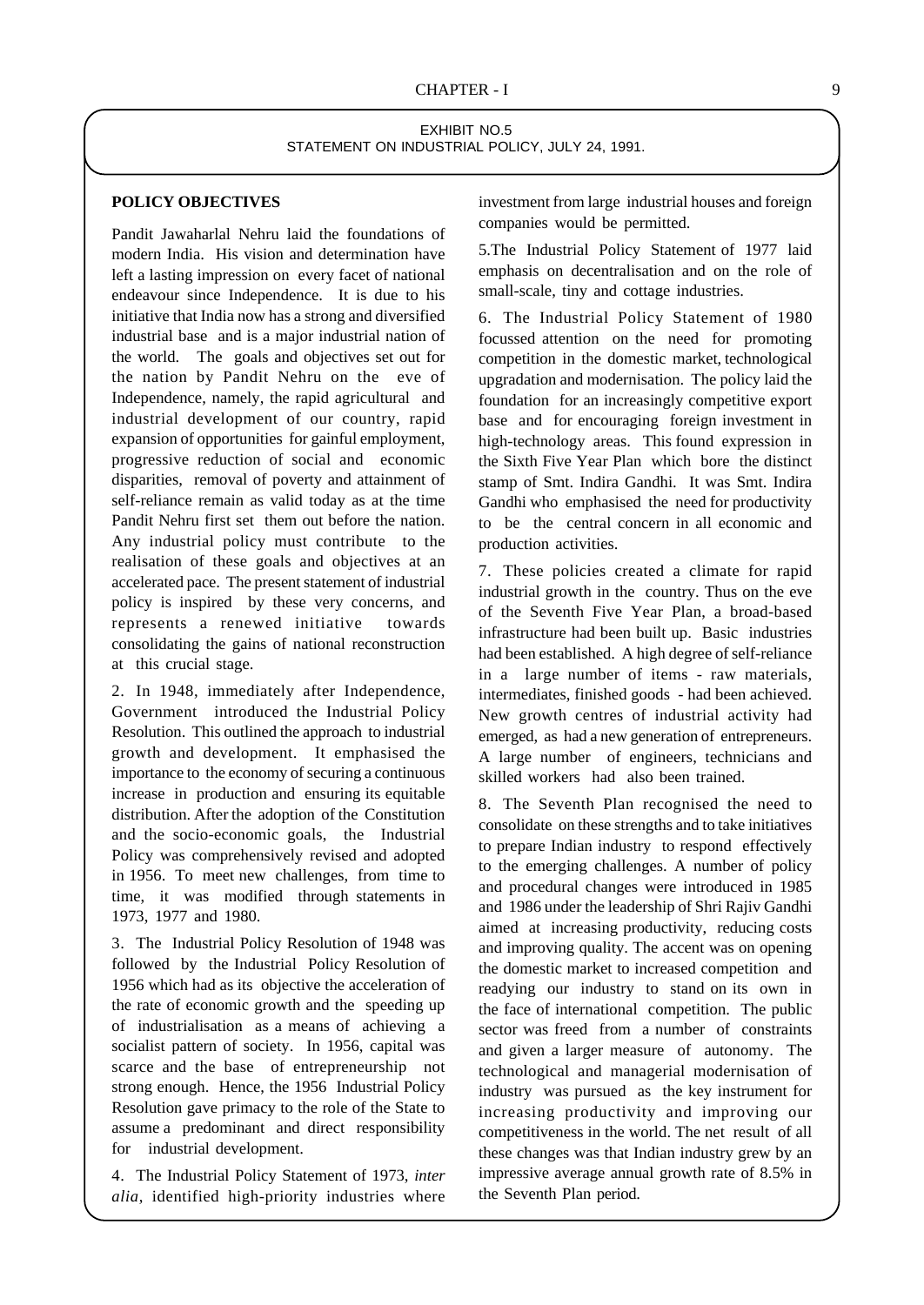### EXHIBIT NO.5(Contd.) STATEMENT ON INDUSTRIAL POLICY, JULY 24, 1991.

9. Government is pledged to launching a reinvigorated struggle for social and economic justice, to end poverty and unemployment and to build a modern, democratic, socialist, prosperous and forward-looking India. Such a society can be built if India grows as part of the world economy and not in isolation.

10. While Government will continue to follow the policy of self-reliance, there would be greater emphasis placed on building up our ability to pay for imports through our own foreign exchange earnings.Government is also committed to development and utilisation of indigenous capabilities in technology and manufacturing as well as its upgradation to world standards.

11. Government will continue to pursue a sound policy framework encompassing encouragement of entrepreneurship, development of indigenous technology through investment in research and development, bringing in new technology, dismantling of the regulatory system, development of the capital markets and increasing competitiveness for the benefit of the common man. The spread of industrialisation to backward areas of the country will be actively promoted through appropriate incentives, institutions and infrastructure investments.

12. Government will provide enhanced support to the small-scale sector so that it flourishes in an environment of economic efficiency and continuous technological upgradation.

13. Foreign investment and technology collaboration will be welcomed to obtain higher technology, to increase exports and to expand the production base.

14. Government will endeavour to abolish the monopoly of any sector or any individual enterprise in any field of manufacture, except on strategic or military considerations and open all manufacturing activity to competition.

15. The Government will ensure that the public sector plays its rightful role in the evolving socioeconomic scenario of the country. Government will ensure that the public sector is run on business lines as envisaged in the Industrial Policy Resolution of 1956 and would continue to innovate and lead in strategic areas of national importance. In the

1950s and 1960s, the principal instrument for controlling the commanding heights of the economy was investment in the capital of key industries. Today, the State has other instruments of intervention, particularly fiscal and monetary instruments. The State also commands the bulk of the nation's savings. Banks and financial institutions are under State control. Where State intervention is necessary, these instruments will prove more effective and decisive.

16. Government will fully protect the interests of labour, enhance their welfare and equip them in all respects to deal with the inevitability of technological change. Government believes that no small section of society can corner the gains of growth, leaving workers to bear its pains. Labour will be made an equal partner in progress and prosperity. Workers' participation in management will be promoted. Workers cooperatives will be encouraged to participate in packages designed to turn around sick companies. Intensive training, skill development and upgradation programmes will be launched.

17. Government will continue to visualise new horizons. The major objectives of the new industrial policy package will be to build on the gains already made, correct the distortions or weaknesses that may have crept in, maintain a sustained growth in productivity and gainful employment and attain international competitiveness. The pursuit of these objectives will be tempered by the need to preserve the environment and ensure the efficient use of available resources. All sectors of industry whether small, medium or large, belonging to the public, private or cooperative sector will be encouraged to grow and improve on their past performance.

18. Government's policy will be continuity with change.

19. In pursuit of the above objectives, Government have decided to take a series of initiatives in respect of the policies relating to the following areas.

- A. Industrial Licensing.
- B. Foreign Investment.
- C. Foreign Technology Agreements.
- D. Public Sector Policy.
- E. MRTP Act.

A package for the Small and Tiny Sectors of industry is being announced separately.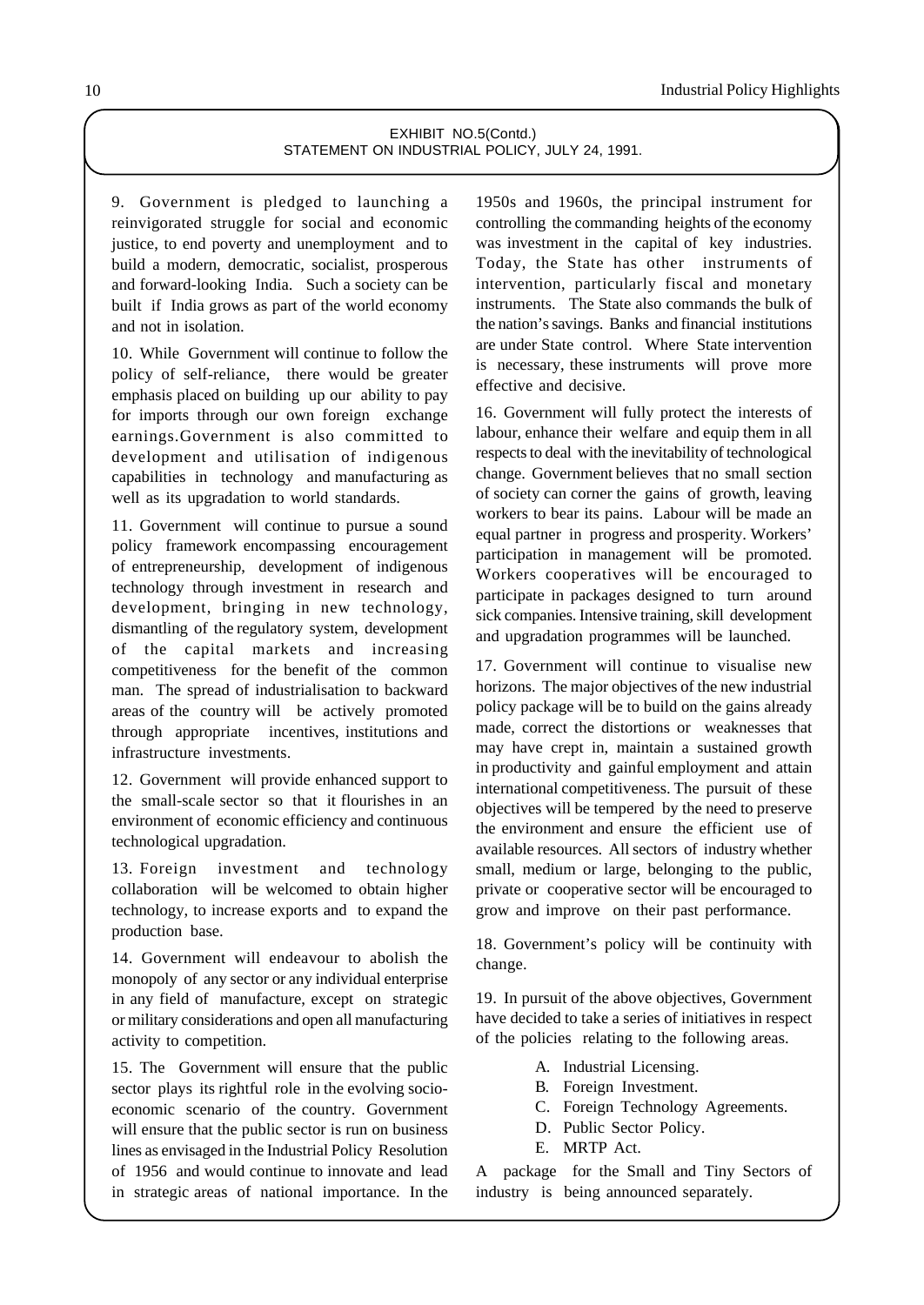### EXHIBIT NO.5 (Contd.) STATEMENT ON INDUSTRIAL POLICY, JULY 24, 1991.

# **A. INDUSTRIAL LICENSING POLICY**

20. Industrial Licensing is governed by the Industries (Development & Regulation) Act, 1951. The Industrial Policy Resolution of 1956 identified the following three categories of industries : those that would be reserved for development in the public sector, those that would be permitted for development through private enterprise with or without State participation, and those in which investment initiatives would ordinarily emanate from private entrepreneurs. Over the years, keeping in view the changing industrial scene in the country, the policy has undergone modifications. Industrial licensing policy and procedures have also been liberalised from time to time. A full realisation of the industrial potential of the country calls for a continuation of this process of change.

21. In order to achieve the objectives of the strategy for the industrial sector for the 1990s and beyond it is necessary to make a number of changes in the system of industrial approvals. Major policy initiatives and procedural reforms are called for in order to actively encourage and assist Indian entrepreneurs to exploit and meet the emerging domestic and global opportunities and challenges. The bedrock of any such package of measures must be to let the entrepreneurs make investment decisions on the basis of their own commercial judgement. The attainment of technological dynamism and international competitiveness requires that enterprises must be enabled to swiftly respond to fast changing external conditions that have become characteristic of today's industrial world. Government policy and procedures must be geared to assisting entrepreneurs in their efforts. This can be done only if the role played by the Government were to be changed from that of only exercising control to one of providing help and guidance by making essential procedures fully transparent and by eliminating delays.

22. The winds of change have been with us for some time. The industrial licensing system has been gradually moving away from the concept of capacity licensing. The system of reservations for public sector undertakings has been evolving towards an ethos of greater flexibility and private sector enterprise has been gradually allowed to enter into many of these areas on a case by case basis. Further impetus must be provided to these changes which alone can push this country towards the attainment of its entrepreneurial and industrial potential. This calls for bold and imaginative decisions designed to remove restraints on capacity creation, while at the same time, ensuring that over-riding national interests are not jeopardised.

23. In the above context, industrial licensing will henceforth be abolished for all industries, except those specified, irrespective of levels of investment. These specified industries (Annex-II), will continue to be subject to compulsory licensing for reasons related to security and strategic concerns, social reasons, problems related to safety and over-riding environmental issues, manufacture of products of hazardous nature and articles of elitist consumption. The exemption from licensing will be particularly helpful to the many dynamic small and medium entrepreneurs who have been unnecessarily hampered by the licensing system. As a whole the Indian economy will benefit by becoming more competitive, more efficient and modern and will take its rightful place in the world of industrial progress.

## **B. FOREIGN INVESTMENT**

24. While freeing Indian industry from official controls, opportunities for promoting foreign investments in India should also be fully exploited. In view of the significant development of India's industrial economy in the last 40 years, the general resilience, size and level of sophistication achieved, and the significant changes that have also taken place in the world industrial economy, the relationship between domestic and foreign industry needs to be much more dynamic than it has been in the past in terms of both technology and investment. Foreign investment would bring attendant advantages of technology transfer, marketing expertise, introduction of modern managerial techniques and new possibilities for promotion of exports. This is particularly necessary in the changing global scenario of industrial and economic cooperation marked by mobility of capital. The government will therefore welcome foreign investment which is in the interest of the country's industrial development.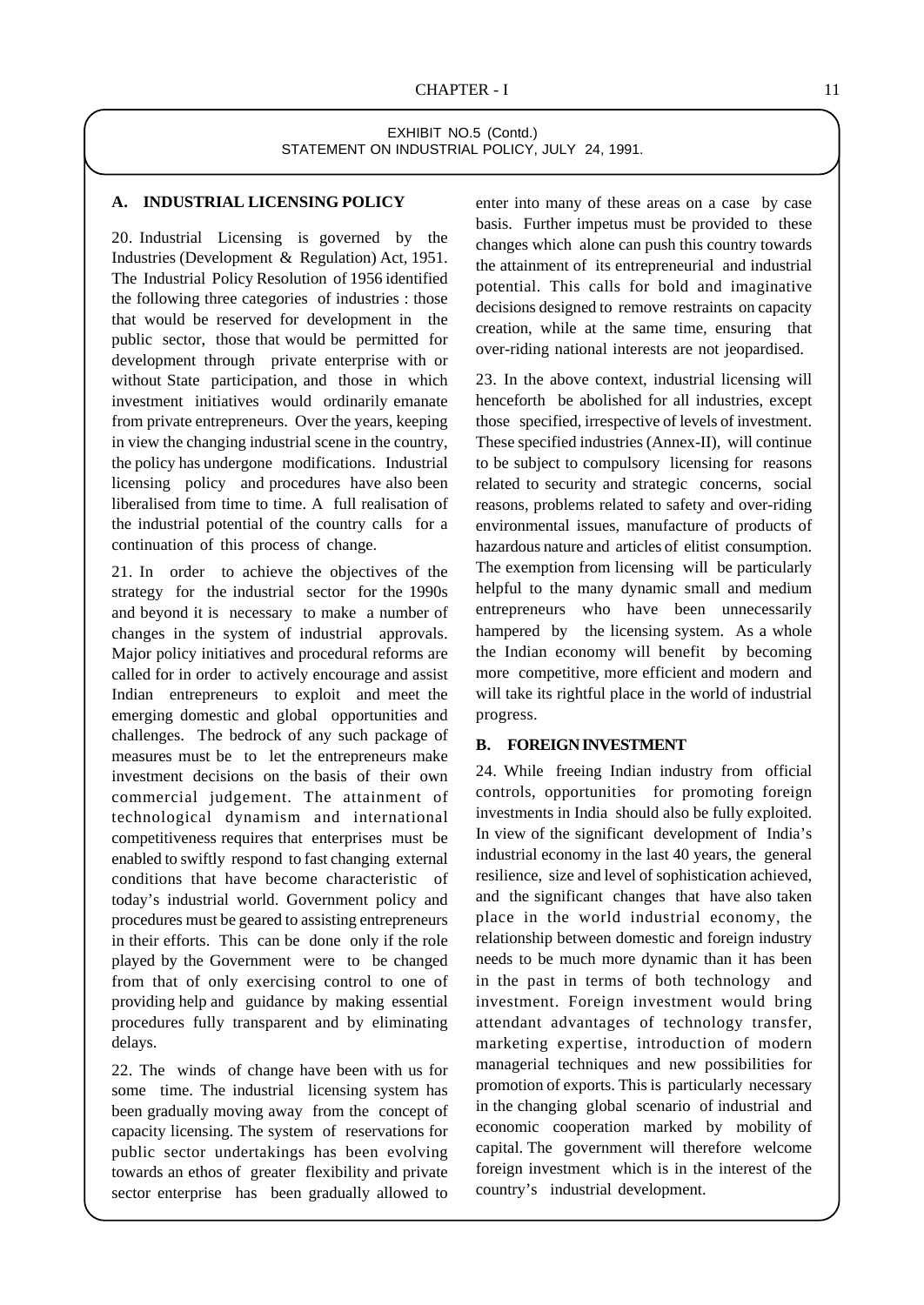### EXHIBIT NO. 5 (Contd.) STATEMENT ON INDUSTRIAL POLICY, JULY 24, 1991.

25. In order to invite foreign investment in high priority industries, requiring large investments and advanced technology, it has been decided to provide approval for direct foreign investment upto 51% foreign equity in such industries. There shall be no bottlenecks of any kind in this process. This group of industries has generally been known as the "Appendix I industries" and are areas in which FERA companies have already been allowed to invest on a discretionary basis. This change will go a long way in making Indian policy on foreign investment transparent. Such a framework will make it attractive for companies abroad to invest in India.

26. Promotion of exports of Indian products calls for a systematic exploration of world markets possible only through intensive and highly professional marketing activities. To the extent that expertise of this nature is not well developed so far in India, Government will encourage foreign trading companies to assist us in our export activities. Attraction of substantial investment and access to high technology, often closely held, and to world markets, involves interaction with some of the world's largest international manufacturing and marketing firms. The Government will appoint a special board to negotiate with such firms so that we can engage in purposive negotiation with such large firms, and provide the avenues for large investments in the development of industries and technology in the national interest.

# **C. FOREIGN TECHNOLOGY AGREEMENTS**

27. There is a great need for promoting an industrial environment where the acquisition of technological capability receives priority. In the fast changing world of technology the relationship between the suppliers and users of technology must be a continuous one. Such a relationship becomes difficult to achieve when the approval process includes unnecessary governmental interference on a case to case basis involving endemic delays and fostering uncertainty. The Indian entrepreneur has now come of age so that he no longer needs such bureaucratic clearances of his commercial technology relationships with foreign technology suppliers. Indian industry can scarcely be competitive with the rest of the world if it is to operate within such a regulatory environment.

28. With a view to injecting the desired level of technological dynamism in Indian industry, Government will provide automatic approval for technology agreements related to high priority industries within specified parameters. Similar facilities will be available for other industries as well if such agreements do not require the expenditure of free foreign exchange. Indian companies will be free to negotiate the terms of technology transfer with their foreign counterparts according to their own commercial judgement. The predictability and independence of action that this measure is providing to Indian industry will induce them to develop indigenous competence for the efficient absorption of foreign technology. Greater competitive pressure will also induce our industry to invest much more in research and development than they have been doing in the past. In order to help this process, the hiring of foreign technicians and foreign testing of indigenously developed technologies, will also not require prior clearance as prescribed so far, individually or as a part of industrial or investment approvals

# **D. PUBLIC SECTOR POLICY**

29. The public sector has been central to our philosophy of development. In the pursuit of our development objectives, public ownership and control in critical sectors of the economy has played an important role in preventing the concentration of economic power, reducing regional disparities and ensuring that planned development serves the common good.

30. The Industrial Policy Resolution of 1956 gave the public sector a strategic role in the economy. Massive investments have been made over the past four decades to build a public sector which has a commanding role in the economy. Today key sectors of the economy are dominated by mature public enterprises that have successfully expanded production, opened up new areas of technology and built up a reserve of technical competence in a number of areas.

31. After the initial exuberance of the public sector entering new areas of industrial and technical competence, a number of problems have begun to manifest themselves in many of the public enterprises. Serious problems are observed in the insufficient growth in productivity, poor project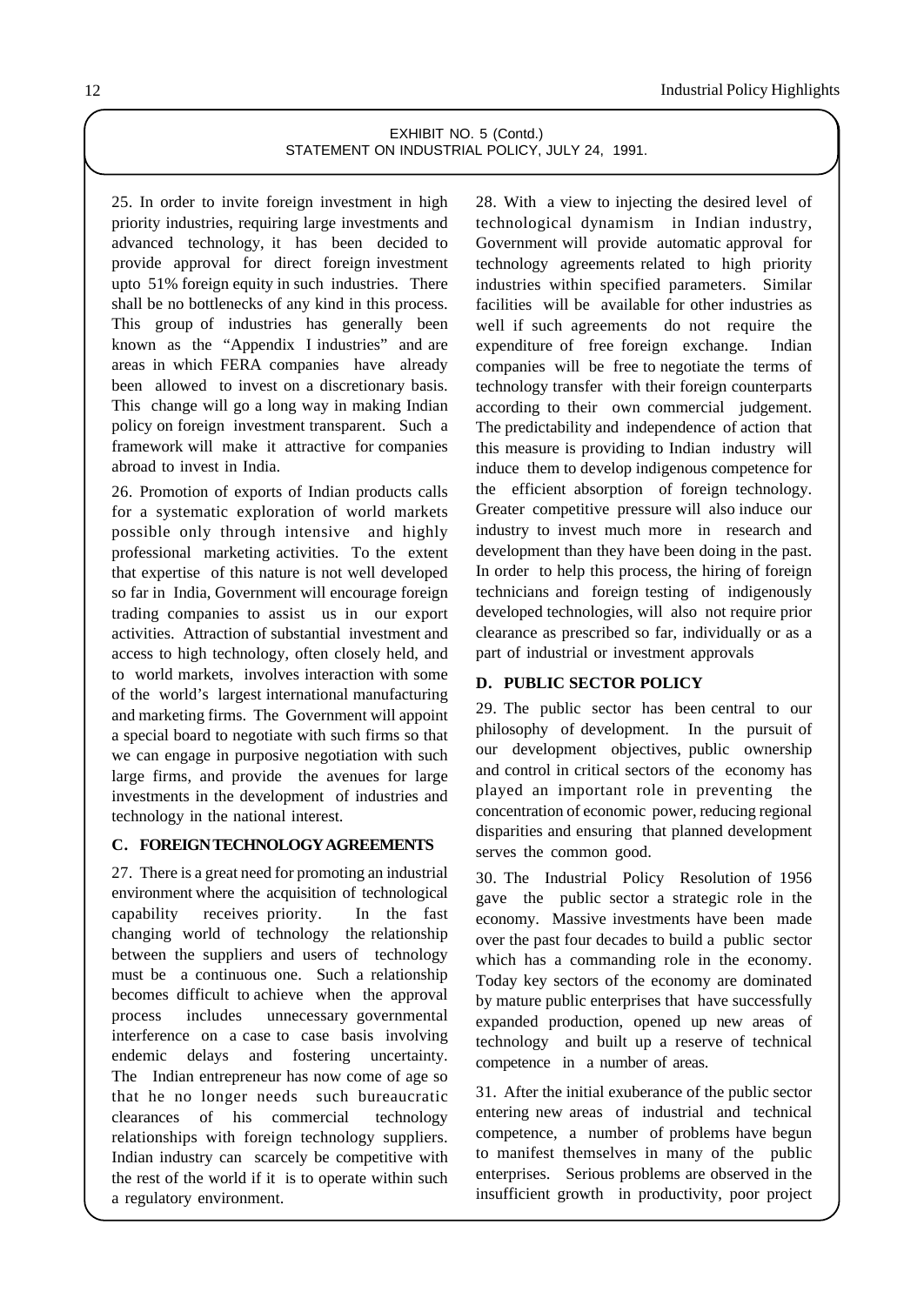### EXHIBIT NO.5 (Contd.) STATEMENT ON INDUSTRIAL POLICY, JULY 24, 1991.

management, over-manning, lack of continuous technological upgradation, and inadequate attention to R&D and human resource development. In addition, public enterprises have shown a very low rate of return on the capital investment. This has inhibited their ability to re-generate themselves in terms of new investments as well as in technology development. The result is that many of the public enterprises have become a burden rather than being an asset to the Government. The original concept of the public sector has also undergone considerable dilution. The most striking example is the take over of sick units from the private sector. This category of public sector units accounts for almost one third of the total losses of central public enterprises. Another category of public enterprises, which does not fit into the original idea of the public sector being at the commanding heights of the economy, is the plethora of public enterprises which are in the consumer goods and services sectors.

32. It is time therefore that the Government adopt a new approach to public enterprises. There must be a greater commitment to the support of public enterprises which are essential for the operation of the industrial economy. Measures must be taken to make these enterprises more growth oriented and technically dynamic. Units which may be faltering at present but are potentially viable must be restructured and given a new lease of life. The priority areas for growth of public enterprises in the future will be the following :

- \* Essential infrastructure goods and services.
- \* Exploration and exploitation of oil and mineral resources.
- Technology development and building of manufacturing capabilities in areas which are crucial in the long term development of the economy and where private sector investment is inadequate.
- \* Manufacture of products where strategic considerations predominate such as defence equipment.

At the same time the pubic sector will not be barred from entering areas not specifically reserved for it.

33. In view of these considerations, Government will review the existing portfolio of public investments with greater realism. This review will be in respect of industries based on low technology, small scale and non-strategic areas, inefficient and unproductive areas, areas with low or nil social considerations or public purpose, and areas where the private sector has developed sufficient expertise and resources.

34. Government will strengthen those public enterprises which fall in the reserved areas of operation or are in high priority areas or are generating good or reasonable profits. Such enterprises will be provided a much greater degree of management autonomy through the system of memoranda of understanding. Competition will also be induced in these areas by inviting private sector participation. In the case of selected enterprises, part of Government holdings in the equity share capital of these enterprises will be disinvested in order to provide further market discipline to the performance of public enterprises. There are a large number of chronically sick public enterprises incurring heavy losses, operating in a competitive market and serve little or no public purpose. These need to be attended to. The country must be proud of the public sector that it owns and it must operate in the public interest.

# **E. MONOPOLIES AND RESTRICTIVE TRADE PRACTICES ACT (MRTP ACT)**

35. The principal objectives sought to be achieved through the MRTP Act are as follows:-

- (i) Prevention of concentration of economic power to the common detriment, control of monopolies, and
- (ii) Prohibition of monopolistic and restrictive and unfair trade practices.

36. The MRTP Act became effective in June 1970. With the emphasis placed on productivity in the Sixth Plan, major amendments to the MRTP Act were carried out in 1982 and 1984 in order to remove impediments to industrial growth and expansion. This process of change was given a new momentum in 1985 by an increase of threshold limit of assets.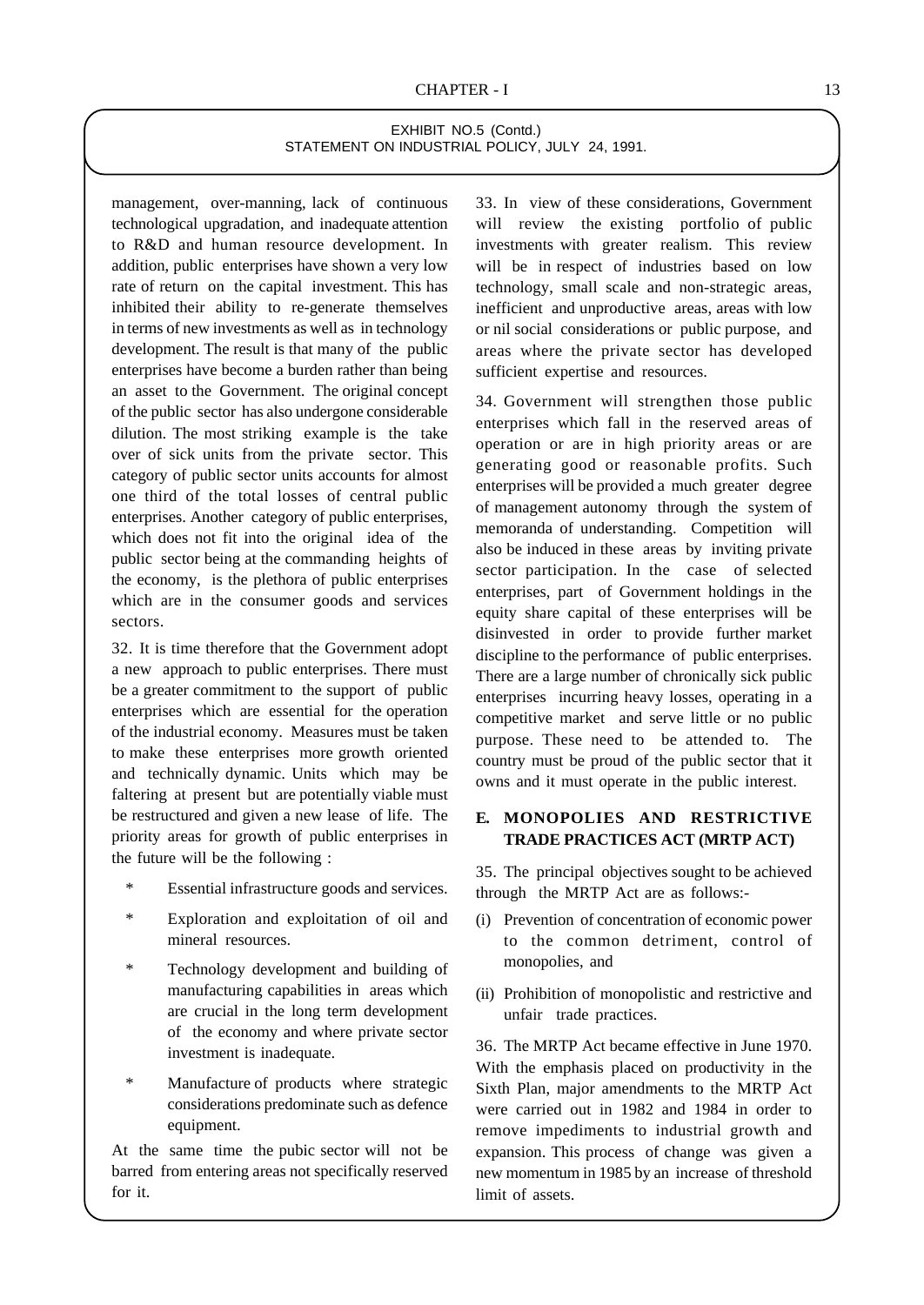### EXHIBIT NO. 5(Contd.) STATEMENT ON INDUSTRIAL POLICY, JULY 24, 1991.

37. With the growing complexity of industrial structure and the need for achieving economies of scale for ensuring higher productivity and competitive advantage in the international market, the interference of the Government through the MRTP Act in investment decisions of large companies has become deleterious in its effects on Indian industrial growth. The pre-entry scrutiny of investment decisions by so called MRTP companies will no longer be required. Instead, emphasis will be on controlling and regulating monopolistic, restrictive and unfair trade practices rather than making it necessary for the monopoly houses to obtain prior approval of Central Government for expansion, establishment of new undertakings, merger, amalgamation and takeover and appointment of certain directors. The thrust of policy will be more on controlling unfair or restrictive business practices. The MRTP Act will be restructured by eliminating the legal requirement for prior governmental approval for expansion of present undertakings and establishment of new undertakings. The provisions relating to merger, amalgamation, and takeover will also be repealed. Similarly, the provisions regarding restrictions on acquisition of and transfer of shares will be appropriately incorporated in the Companies Act.

38. Simultaneously, provisions of the MRTP Act will be strengthened in order to enable the MRTP Commission to take appropriate action in respect of the monopolistic, restrictive and unfair trade practices. The newly empowered MRTP Commission will be encouraged to require investigation *suo moto* or on complaints received from individual consumers or classes of consumers.

# **F. DECISIONS OF GOVERNMENT**

39. In view of the considerations outlined above Government have decided to take a series of measures to unshackle the Indian industrial economy from the cobwebs of unnecessary bureaucratic control. These measures complement the other series of measures being taken by Government in the areas of trade policy, exchange rate management, fiscal policy, financial sector reform and overall macro economic management.

# **A. Industrial Licensing Policy**

- i) Industrial Licensing will be abolished for all projects except for a short list of industries related to security and strategic concerns, social reasons, hazardous chemicals and overriding environmental reasons, and items of elitist consumption (list attached as Annex II). Industries reserved for the small scale sector will continue to be so reserved.
- ii) Areas where security and strategic concerns predominate, will continue to be reserved for the public sector. (list attached as Annex I).
- iii) In projects where imported capital goods are required, automatic clearance will be given
	- a) in cases where foreign exchange availability is ensured through foreign equity.
		- or
	- b) if the CIF value of imported capital goods required is less than 25% of total value (net of taxes) of plant and equipment, upto a maximum value of Rs.2 crore. In view of the current difficult foreign exchange situation, this scheme (i.e (iii) b) will come into force from April, 1992

In other cases, imports of capital goods will require clearance from the Secretariat of Industrial Approvals (SIA) in the Department of Industrial Development according to availability of foreign exchange resources.

iv) In locations other than cities of more than 1 million population, there will be no requirement of obtaining industrial approvals from the Central Government except for industries subject to compulsory licensing. In respect of cities with population greater than 1 million, industries other than those of a non polluting nature such as electronics, computer software and printing will be located outside 25 Kms. of the periphery, except in prior designated industrial areas.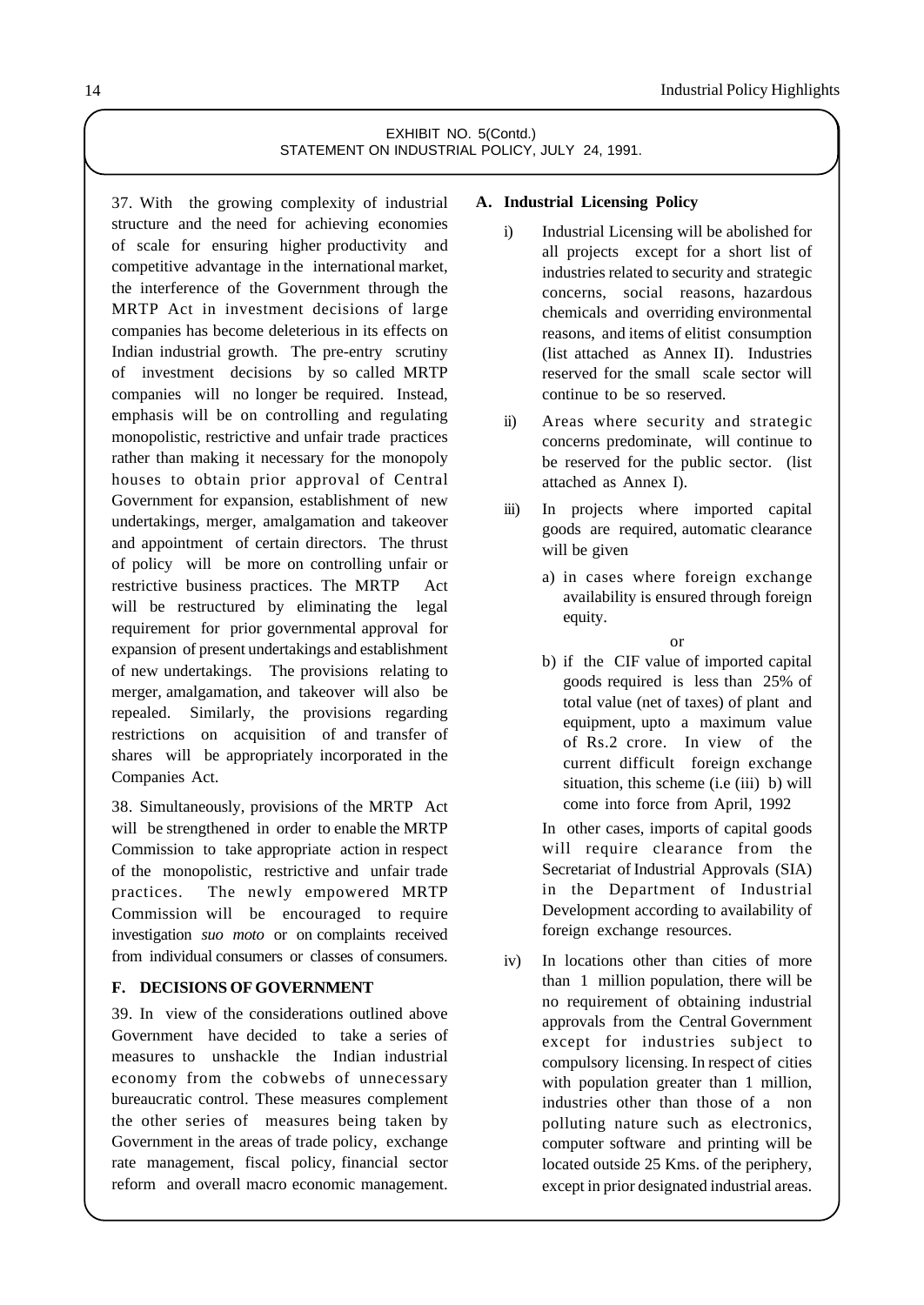#### EXHIBIT NO.5(Contd.) STATEMENT ON INDUSTRIAL POLICY, JULY 24 ,1991.

A flexible location policy would be adopted in respect of such cities (with population greater than 1 million) which require industrial re-generation.

Zoning and Land Use Regulation and Environmental Legislation will continue to regulate industrial locations.

Appropriate incentives and the design of investments in infrastructure development will be used to promote the dispersal of industry particularly to rural and backward areas and to reduce congestion in cities.

- v) The system of phased manufacturing programmes run on an administrative case by case basis will not be applicable to new projects. Existing projects with such programmes will continue to be governed by them.
- vi) Existing units will be provided a new broad banding facility to enable them to produce any article without additional investment.
- vii) The exemption from licensing will apply to all substantial expansions of existing units.
- viii) The mandatory convertibility clause will no longer be applicable for term loans from the financial institutions for new projects.

#### **Procedural consequences**

- ix) All existing registration schemes (Delicenced Registration, Exempted Industries Registration, DGTD registration) will be abolished.
- x) Entrepreneurs will henceforth only be required to file an information memorandum on new projects and substantial expansions.
- xi) The lists at Annex II and Annex III will be notified in the Indian Trade Classification (Harmonised System).

### **B. Foreign Investment**

i) Approval will be given for direct foreign investment upto 51 percent foreign equity in high priority industries (Annex III). There shall be no bottlenecks of any kind in this process. Such clearance will be available if foreign equity covers the foreign exchange requirement for imported capital goods. Consequential amendments to the Foreign Exchange Regulation Act (1973) shall be carried out

- ii) While the import of components, raw materials and intermediate goods, and payment of knowhow fees and royalties will be governed by the general policy applicable to other domestic units, the payment of dividends would be monitored through the Reserve Bank of India so as to ensure that outflows on account of dividend payments are balanced by export earnings over a period of time.
- iii) Other foreign equity proposals, including proposals involving 51% foreign equity which do not meet the criteria under (i) above, will continue to need prior clearance. Foreign equity proposals need not necessarily be accompanied by foreign technology agreements.
- iv) To provide access to international markets, majority foreign equity holding upto 51% equity will be allowed for trading companies primarily engaged in export activities. While the thrust would be on export activities, such trading houses shall be at par with domestic trading and export houses in accordance with Import-Export Policy.
- v) A Special Empowered Board would be constituted to negotiate with a number of large international firms and approve direct foreign investment in select areas. This would be a special programme to attract substantial investment that would provide access to high technology and world markets. The investment programmes of such firms would be considered in totality, free from pre-determined parameters or procedures.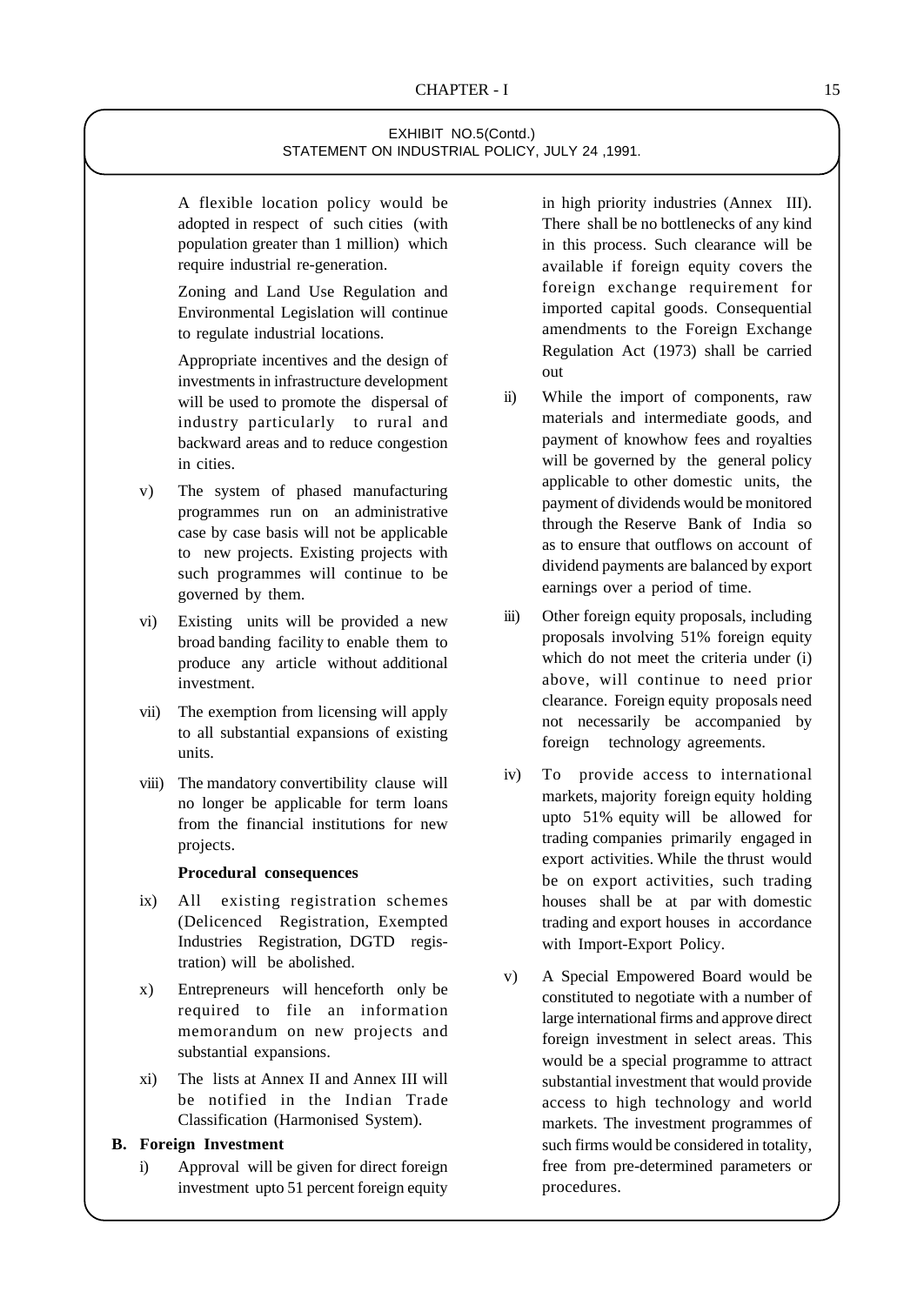### EXHIBIT NO.5(Contd.) STATEMENT ON INDUSTRIAL POLICY, JULY 24, 1991.

# **C. Foreign Technology Agreements**

i) Automatic permission will be given for foreign technology agreements in high priority industries (Annex III) upto a lumpsum payment of Rs.1 crore, 5% royalty for domestic sales and 8% for exports, subject to total payments of 8% of sales over a 10 year period from date of agreement or 7 years from commencement of production.

> The prescribed royalty rates are net of taxes and will be calculated according to standard procedures.

- ii) In respect of industries other than those in Annex III, automatic permission will be given subject to the same guidelines as above if no free foreign exchange is required for any payments.
- iii) All other proposals will need specific approval under the general procedures in force.
- iv) No permission will be necessary for hiring of foreign technicians, foreign testing of indigenously developed technologies. Payment may be made from blanket permits or free foreign exchange according to RBI guidelines.

# **D. Public Sector**

- i) Portfolio of public sector investments will be reviewed with a view to focus the public sector on strategic, high-tech and essential infrastructure. Whereas some reservation for the public sector is being retained there would be no bar for areas of exclusivity to be opened up to the private sector selectively. Similarly the public sector will also be allowed entry in areas not reserved for it.
- ii) Public enterprises which are chronically sick and which are unlikely to be turned around will, for the formulation

of revival/rehabilitation schemes, be referred to the Board for Industrial and Financial Reconstruction (BIFR), or other similar high level institutions created for the purpose. A social security mechanism will be created to protect the interests of workers likely to be affected by such rehabilitation packages.

- iii) In order to raise resources and encourage wider public participation, a part of the government's shareholding in the public sector would be offered to mutual funds, financial institutions, general public and workers.
- iv) Boards of public sector companies would be made more professional and given greater powers.
- v) There will be greater thrust on performance improvement through the Memoranda of Understanding (MOU) system through which managements would be granted greater autonomy and will be held accountable. Technical expertise on the part of the Government would be upgraded to make the MOU negotiations and implementation more effective.
- vi) To facilitate a fuller discussion on performance, the MOU signed between Government and the public enterprise would be placed in Parliament. While focussing on major management issues, this would also help place matters on day to day operations of public enterprises in their correct perspective.

# **E. MRTP Act**

i) The MRTP Act will be amended to remove the threshold limits of assets in respect of MRTP companies and dominant undertakings. This eliminates the requirement of prior approval of Central Government for establishment of new

Note:  $*$  This has been subsequently modified vide Press Note No.4 (1992 Series).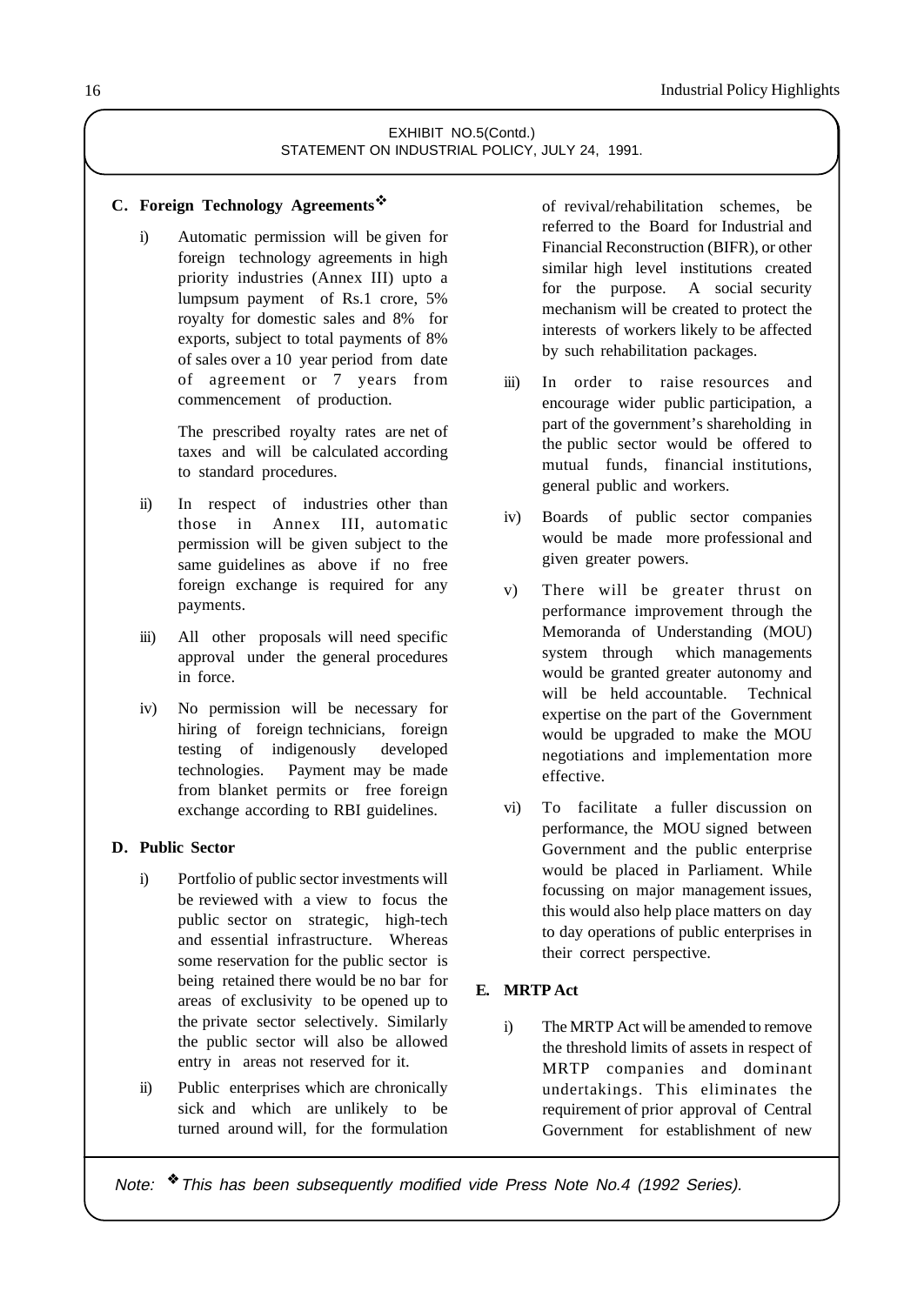### EXHIBIT NO.5(Contd.) STATEMENT ON INDUSTRIAL POLICY, JULY 24, 1991.

undertakings, expansion of undertakings, merger, amalgamation and takeover and appointment of Directors under certain circumstances.

ii) Emphasis will be placed on controlling and regulating monopolistic, restrictive and unfair trade practices. Simultaneously, the newly empowered MRTP Commission will be authorised to initiate investigations

*suo moto* or on complaints received from individual consumers or classes of consumers in regard to monopolistic, restrictive and unfair trade practices.

iii) Necessary comprehensive amend-ments will be made in the MRTP Act in this regard for enabling the MRTP Commission to exercise punitive and compensatory powers.

Note: Details of Annexe.I, II and III of this Statement may be seen at Pages 26, 27, 60.

Source: Department of Industrial Development, Ministry of Industry